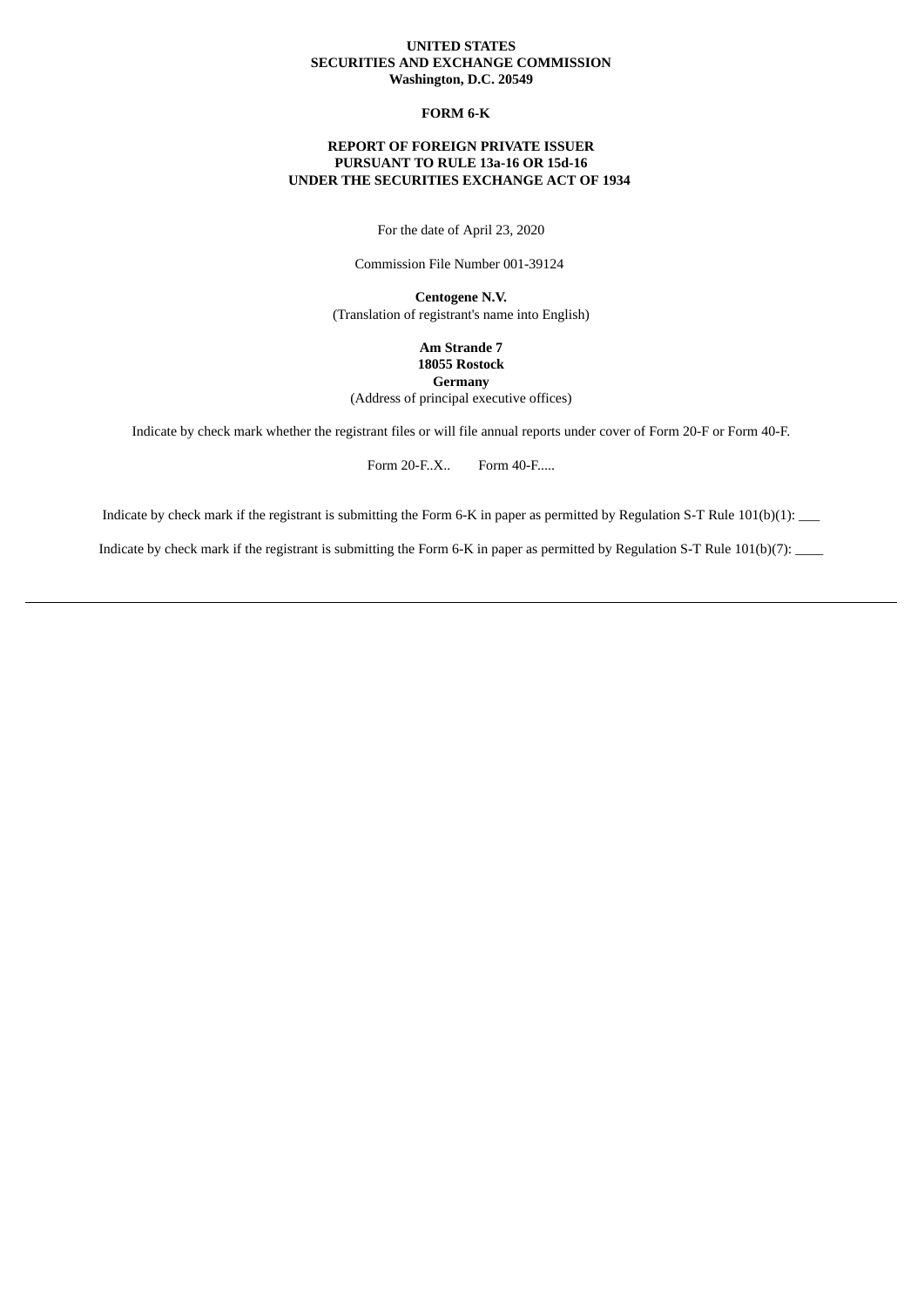# **Centogene N.V.**

On April 23, 2020, Centogene N.V. issued a press release titled "Centogene Reports Financial Results For Full Year 2019 and Highlights Recent Progress".

A copy of the press release is attached hereto as Exhibit 99.1.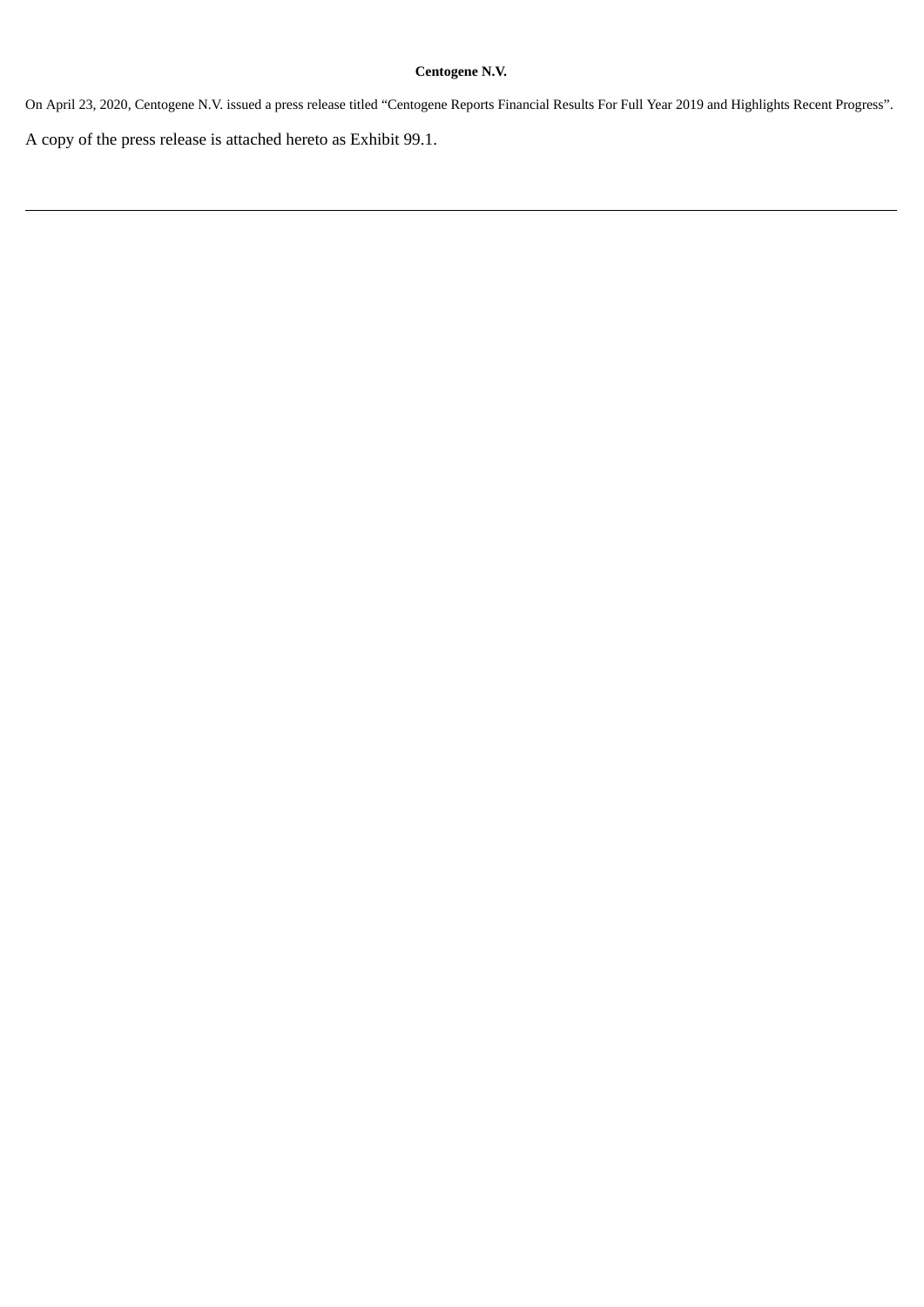# **Signatures**

Pursuant to the requirements of the Securities Exchange Act of 1934, the registrant has duly caused this report to be signed on its behalf by the undersigned, thereunto duly authorized.

CENTOGENE N.V.

Date: April 23, 2020

By: /s/ Richard Stoffelen

Name: Richard Stoffelen Title: Chief Financial Officer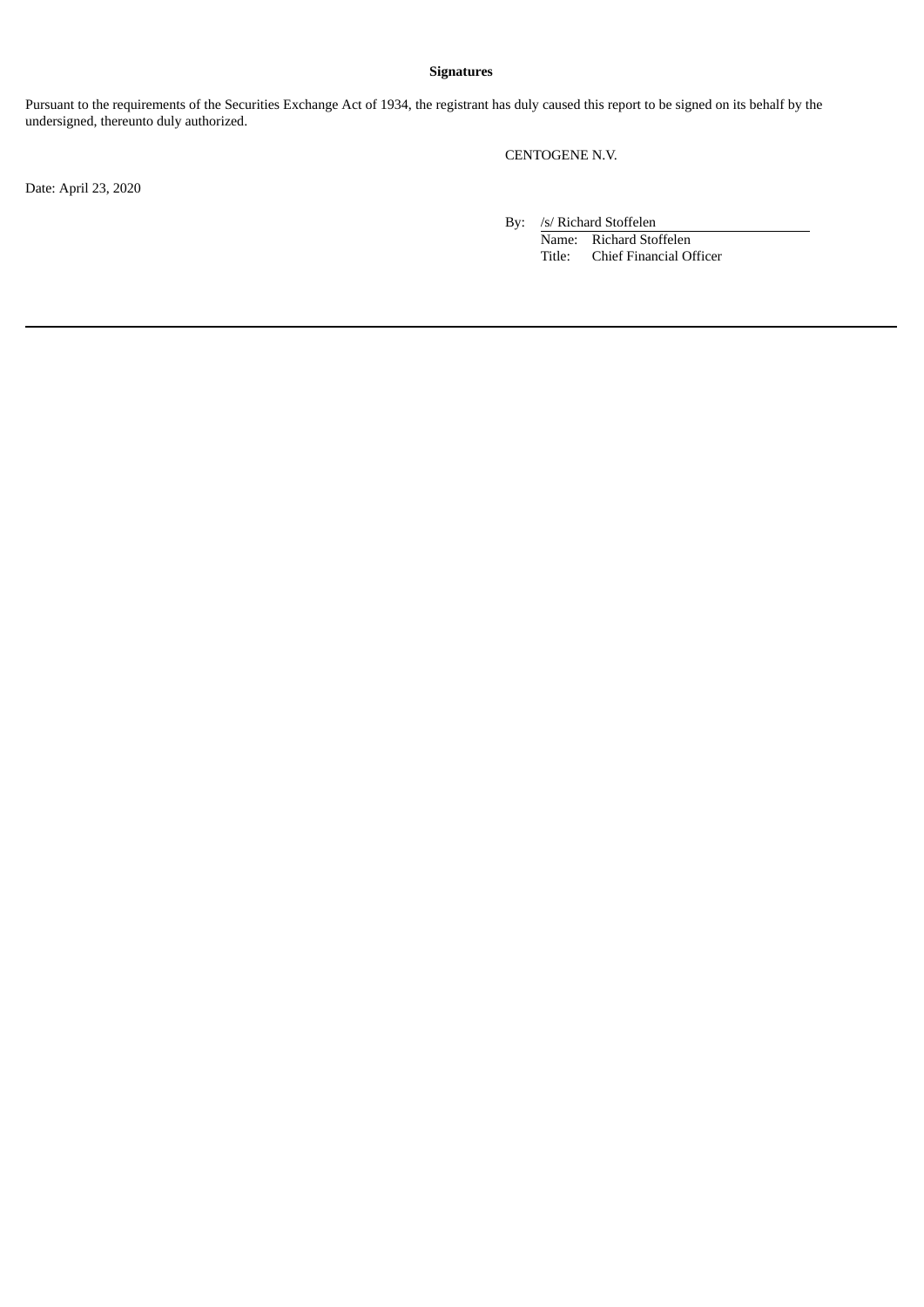# **Exhibit Description of Exhibit**

99.1 Press release dated April 23, 2020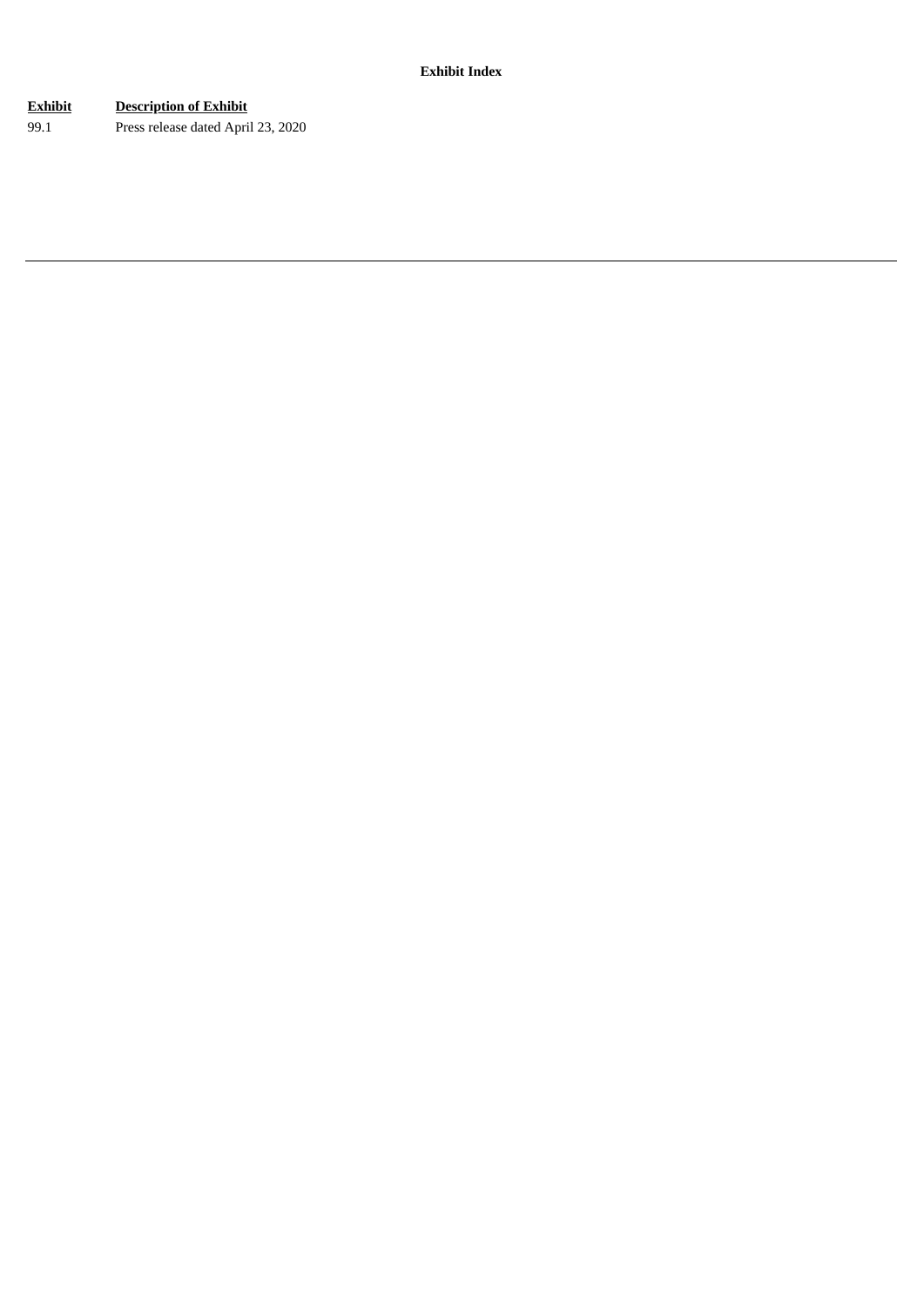## **Centogene Reports Financial Results For Full Year 2019 and Highlights Recent Progress**

**Cambridge, MA, USA & Rostock, Berlin, GERMANY, April 23, 2020** – Centogene N.V. (Nasdaq: CNTG), a commercial-stage company focused on rare diseases that transforms real-world clinical and genetic data into actionable information for patients, physicians and pharmaceutical companies, announced today a corporate update and reported its financial results for the year ended December 31, 2019.

- · €48.8 million in revenues, 21% increase compared to the year ended December 31, 2018, with approximately 51% growth in revenues in the fourth quarter ended December 31, 2019 as compared to the fourth quarter ended December 31, 2018
- · 28 new pharmaceutical collaborations and 76 total active/completed collaborations as of December 31, 2019 with 39 pharmaceutical partners covering over 45 rare diseases
- Over 133,000 order requests received in the year ended December 31, 2019, more than 27% increase as compared to the previous year
- · Continued expansion of global proprietary rare disease platform with over 2.5 billion weighted data points, from approximatively 500,000 patients representing 120 different countries
- · Received accreditation from the College of American Pathologists (CAP) for Biorepository in Rostock, Germany, the first biorepository outside the U.S. to receive such accreditation
- · 58 total biomarker programs, of which 14 biomarkers covering eight rare diseases have completed their development

"2019 was a pivotal year in CENTOGENE's evolution during which we made significant progress towards our goal of becoming a global leader in providing molecular insights in order to accelerate drug development for rare diseases and guide patient stratification, identification, and monitoring," said Prof. Arndt Rolfs, CEO of CENTOGENE. "Our 21% increase in revenue in the year ended December 31, 2019 was driven by the continuous strong growth of our Pharma segment, which saw nine new partners and 28 new collaborations throughout different stages of orphan drug development, from target discovery to commercialization. We were particularly pleased to form a partnership with Pfizer to identify novel targets using our CentoMDÒ and CentoPharmaÒ and to expand our partnership with Shire (a subsidiary of Takeda Pharmaceutical Company Limited), which further demonstrates the recognition by the pharmaceutical industry of our unsurpassed knowledge in rare diseases and the value of our global proprietary rare disease platform. The strong financial and operational performance in 2019 provides us with a solid foundation for our business, and we look forward to leveraging the proceeds from our initial public offering in the U.S. to continue to invest in key growth areas.

Prof. Rolfs continued, "Furthermore, given the COVID-19 pandemic, CENTOGENE has taken a series of actions aimed at safeguarding the Company's employees and business associates, including implementing a work-from-home policy for the majority of our employees. As part of the Company's initiative to help local, national, and international authorities in their efforts to diagnose cases of COVID-19, we decided to leverage our broad medical knowledge and technical equipment to begin testing for COVID-19 in March 2020."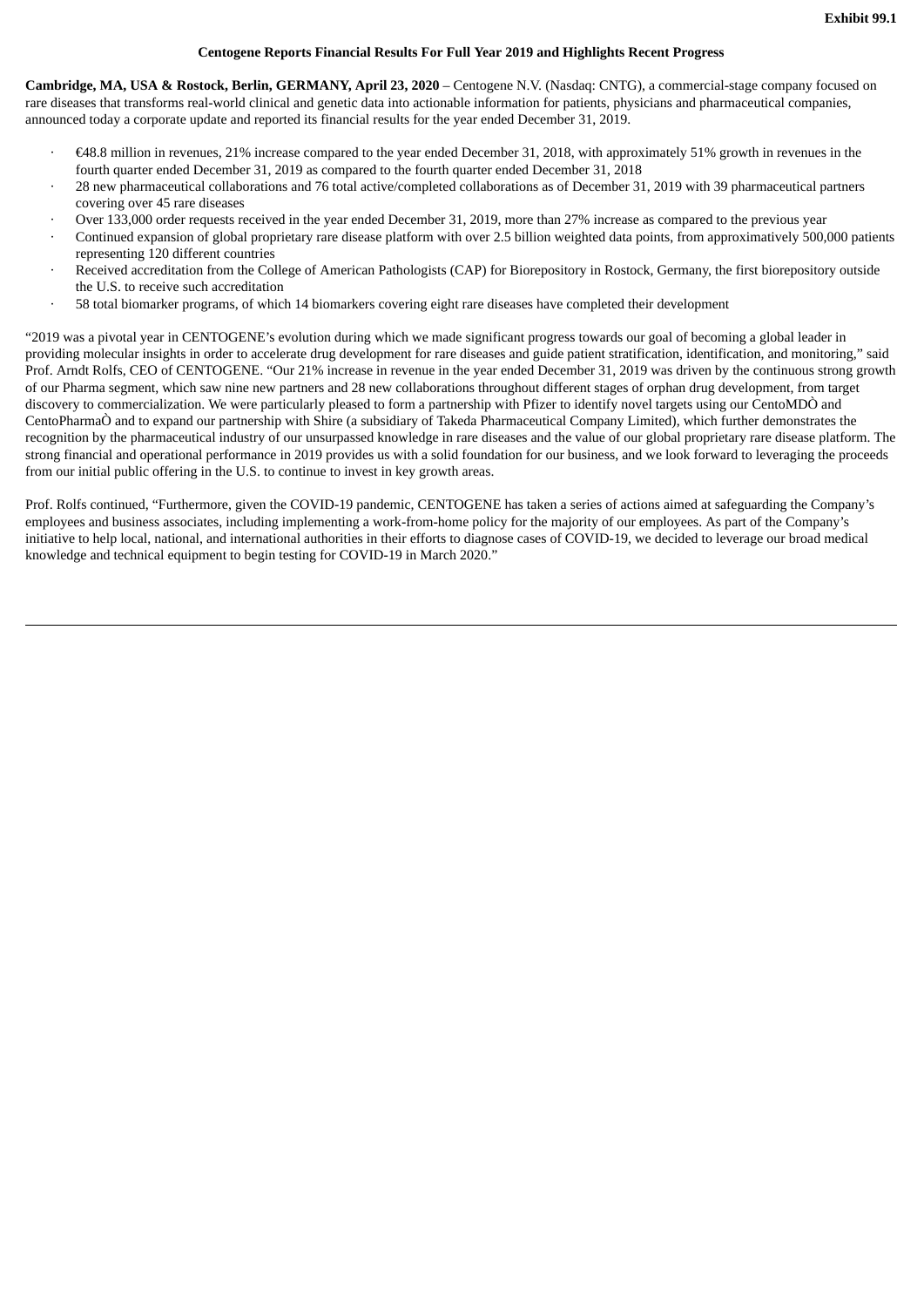In April 2020, CENTOGENE announced the opening of a laboratory in Hamburg to increase the testing capacity for the COVID-19 virus, which will expand laboratory capacity for the Company's diagnostic testing of rare genetic diseases.

## **Full year ended December 31, 2019 Financial Highlights**

#### Cash and Cash Equivalents

The Company completed its initial public offering (IPO) in 2019. Centogene N.V.'s shares began trading on Nasdaq Global Market, after pricing the initial public offering of 4,000,000 common shares at \$14.00 per common share, raising net proceeds of approximately \$46.6 million, after deducting underwriting discounts, commission and other expenses.

Cash and cash equivalents as of December 31, 2019 were €41.1 million, compared to €9.2 million as of December 31, 2018.

#### Revenue

Our revenue is principally derived from the provision of pharmaceutical solutions and diagnostic tests enabled by our knowledge and interpretation-based platform.

Revenue for the year ended December 31, 2019 was €48.8 million, an increase of approximately €8.3 million, or 21% as compared to the year ended December 31, 2018. Revenue from our pharmaceutical segment was €21.5 million for the year ended December 31, 2019, an increase of approximately €4.2 million, or 24.4% as compared to that of the prior year, while the revenue from our diagnostics segment was €27.3 million for the year ended December 31, 2019, an increase of approximately €4.1 million, or 17.6% as compared to that of the prior year.

Revenues driven by the 28 new collaborations for the year ended December 31, 2019 amounted to  $\epsilon$ 7.0 million, including revenues recognized from upfront fees totalling €1.9 million arising from several collaborations with two pharmaceutical partners. Such upfront fees were recognized as revenues during the year as they represent the transaction price allocated to the one-off transfer of the Group's intellectual property - provision of epidemiological insights of relevant rare diseases and relevant data. During the year ended December 31, 2018, two major collaborations that we entered into, one with Evotec and the other with Denali, included upfront payments totalling €4 million related to certain of our intellectual property. Out of the 58 total biomarker programs, 35 biomarkers were used in connection with our pharmaceutical collaborations in 2019, as compared to 28 biomarkers in 2018.

Some of the major pharmaceutical collaborations entered into in 2019 include:

- · Data access and collaboration agreement ("DACA") with Pfizer Inc. (NYSE: PFE) providing Pfizer with access to our data repository, which may be used in the discovery and validation of novel genetic and biochemical targets for the potential development of new therapies for rare diseases;
- · Further extension of the Global Master Service Agreement and the Supply Agreement with Shire, a subsidiary of Takeda Pharmaceutical Company Limited, providing diagnostic services for certain diseases in 2020; and

2

Research collaboration with Shire related to hereditary angioedema (HAE) Kininogen assay mass spectrometry testing and screening.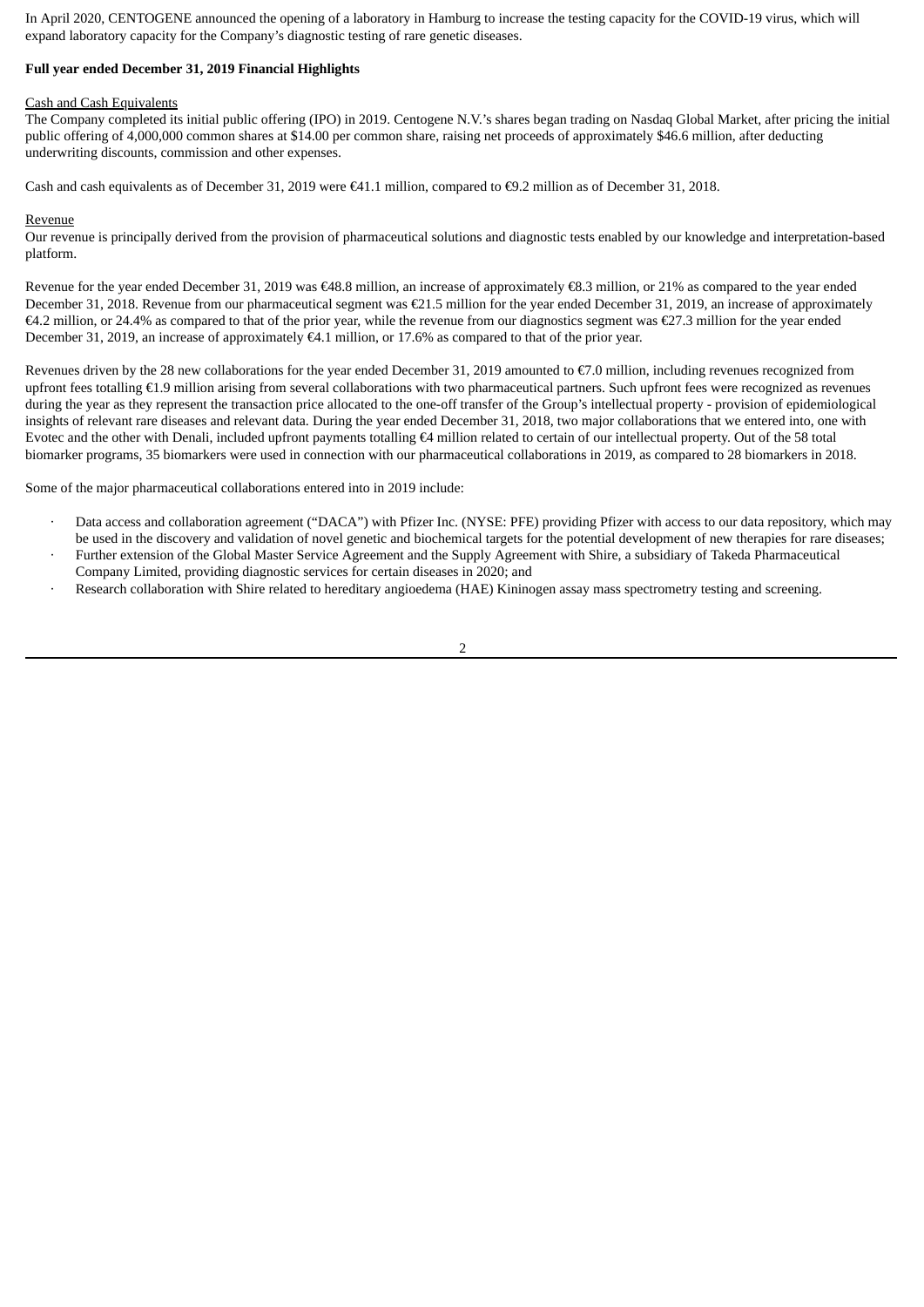The increase in revenue from our Diagnostics segment is mainly driven by an increase in order requests. We received approximately 51,600 test requests by our diagnostics segment for the year ended December 31, 2019, representing an increase of approximately 21.7% as compared to the prior year. Among all order requests received in the Diagnostics segment, 28.6% are related to whole exome sequencing (WES) and whole genome sequencing (WGS, or sequencing with a high volume of data) (2018: 27.1%), 20.9% to standard genetic testing (which includes our single gene, CNV and mutation quantification products) (2018: 19.6%)and 15.1% to panel sequencing (2018: 15.3%). The remaining are related to non-invasive prenatal testing (NIPT) and biochemical testing. We anticipate the proportion of WES and WGS as a percentage of total test requests in the future will continue to increase. The data collected from our diagnostics services, together with the biomaterials, allow us to continue to grow our global biorepository and our rare disease platform repository.

#### Research and development expenses ("R&D")

Our R&D expenses for the year ended December 31, 2019 were €9.6 million, an increase of approximately €3.3 million, or 52% as compared to the prior year. The increase is primarily attributed to expenses associated with the expansion of our proprietary information platform, as well as development of new products and solutions.

#### General administrative expenses ("G&A")

Our G&A expenses for the year ended December 31, 2019 were €23.2 million, an increase of approximately €4.6 million, or 24.4% as compared to the prior year. The increase is primarily due to an increase in personnel costs and operating expenses as a result of the expansion of the business. The increase was also driven by an increase in investment in IT infrastructure and data security. The general administrative expenses also included share-based compensation expenses of €5.3 million for the year ended December 31, 2019, an increase of €0.4 million as compared to €4.9 million for 2018.

#### **Others**

In the year ended December 31, 2019, we also incurred a real estate transfer tax of €1.2 million relating to the sale and leaseback transaction of our Rostock headquarters, as well as expenses of €1.1 million related to the IPO.

#### Comprehensive loss attributable to equity holders

The comprehensive loss attributable to equity holders for the year ended December 31, 2019 was €20.7 million or €1.3 per share, as compared to €11.0 million or €0.8 per share for the prior year.

Basic and diluted loss per share is calculated by dividing loss for the year attributable to equity holders of the Group by the weighted average number of shares outstanding of 16,409,285 and 14,112,841 during the year ended December 31, 2019 and 2018 respectively, adjusted for the effect of corporate reorganization.

#### **Additional Information**

The full Annual Report on Form 20-F including the financials and the notes thereto can be found on the Investor Relations page of our website at http://investors.centogene.com and by visiting EDGAR on the U.S. Securities and Exchange Commission website at www.sec.gov. Shareholders may receive a hard copy of the Annual Report on Form 20-F free of charge upon request.

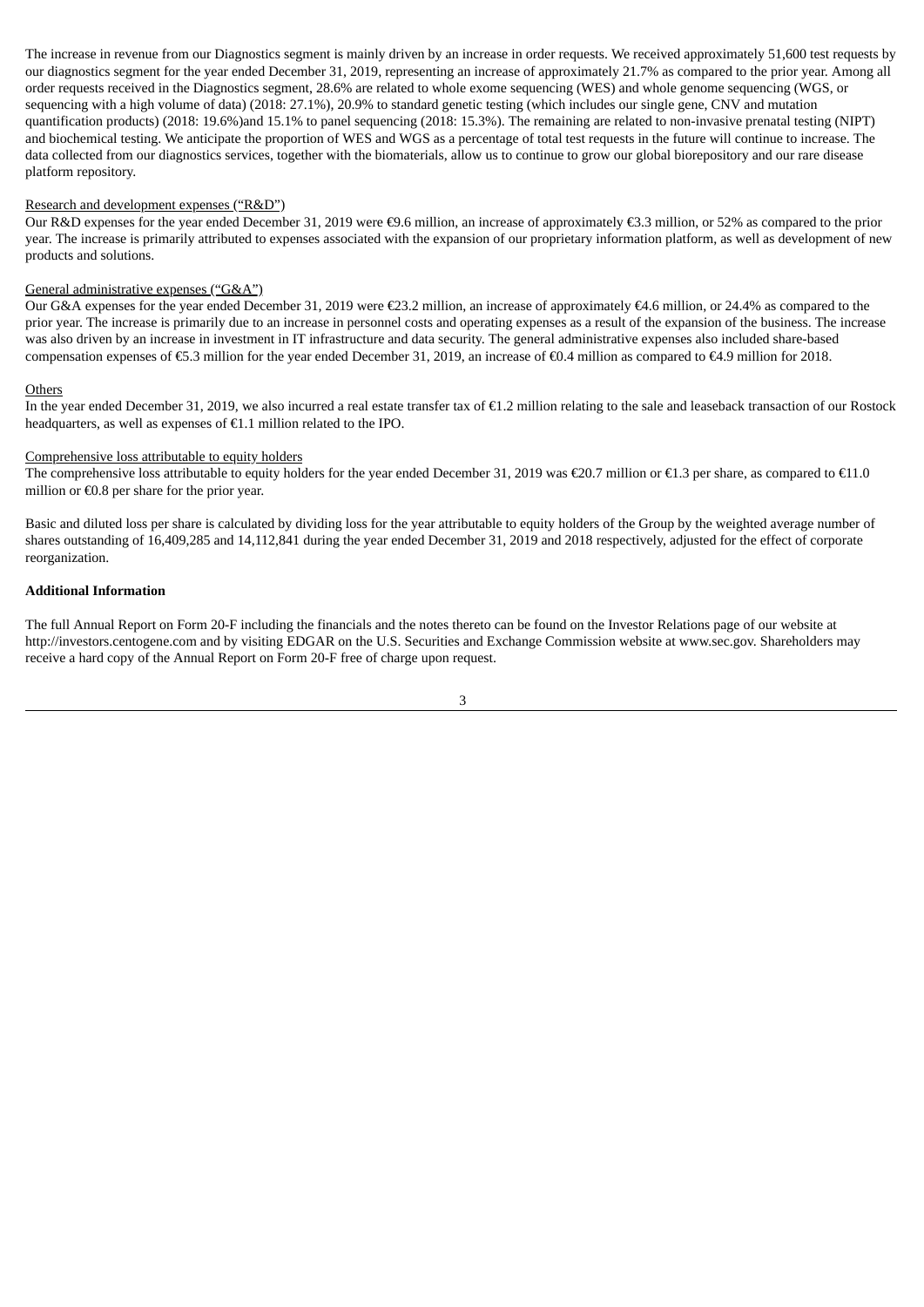## **2020 Outlook**

Our provision of testing for the COVID-19 virus is anticipated to generate additional revenues to the Company, however the impact of the pandemic to the global economy, international trade and business activities may also have a negative impact on our operating results. As such, Centogene will not be providing financial guidance for full-year 2020 at this time. The Company is continuing to monitor the situation closely and anticipates providing an update on expected financial performance for the year 2020 at a later date.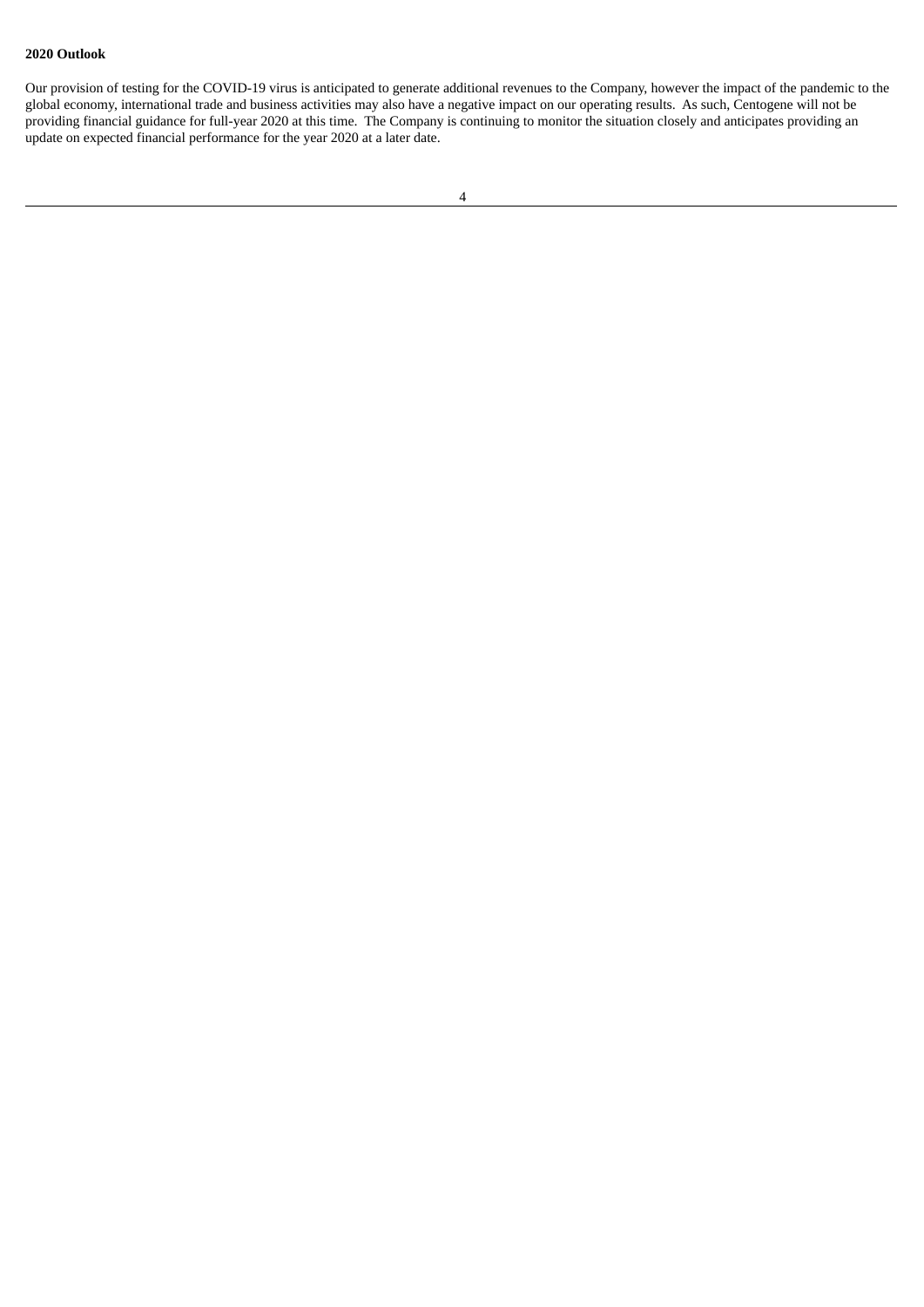## **Centogene N.V. Consolidated statements of comprehensive loss for the years ended December 31, 2017, 2018 and 2019**

|                                                                                        |            | For the Years Ended December 31, |            |  |
|----------------------------------------------------------------------------------------|------------|----------------------------------|------------|--|
|                                                                                        | 2017       | 2018                             | 2019       |  |
|                                                                                        |            | $(E$ in thousands)               |            |  |
| <b>Consolidated statement of comprehensive loss:</b>                                   |            |                                  |            |  |
| Revenue                                                                                | 31,689     | 40,478                           | 48,780     |  |
| Cost of sales                                                                          | 14,939     | 19,941                           | 26,005     |  |
| <b>Gross profit</b>                                                                    | 16,750     | 20,537                           | 22,775     |  |
| Research and development expenses                                                      | 6,396      | 6,300                            | 9,590      |  |
| General administrative expenses                                                        | 9,498      | 18,610                           | 23,160     |  |
| Selling expenses                                                                       | 5,897      | 7,474                            | 9,254      |  |
| Other operating income                                                                 | 1,043      | 2,306                            | 3,781      |  |
| Other operating expenses                                                               | 457        | 1,065                            | 2,036      |  |
| Real estate transfer tax expenses                                                      |            |                                  | 1,200      |  |
| <b>Operating loss</b>                                                                  | (4, 455)   | (10,606)                         | (18, 684)  |  |
| Interest and similar income                                                            | 14         | 33                               | 16         |  |
| Interest and similar expense                                                           | 1,021      | 1,075                            | 2,029      |  |
| <b>Finance costs, net</b>                                                              | (1,007)    | (1,042)                          | (2,013)    |  |
| <b>Loss before taxes</b>                                                               | (5, 462)   | (11, 648)                        | (20, 697)  |  |
| Income tax expenses/(benefits)                                                         | 14         | (310)                            | 158        |  |
| Loss for the year                                                                      | (5, 476)   | (11, 338)                        | (20, 855)  |  |
| Other comprehensive income/(loss)                                                      | 10         | (8)                              | 16         |  |
| Total comprehensive loss for the year                                                  | (5,466)    | (11, 346)                        | (20, 839)  |  |
| Total comprehensive loss for the year attributable to the equity holders of the parent | (5,351)    | (10, 971)                        | (20,658)   |  |
| Loss per share - Basic and diluted                                                     | (0.4)      | (0.8)                            | (1.3)      |  |
| weighted average number of outstanding shares                                          | 12,065,714 | 14,112,841                       | 16,409,285 |  |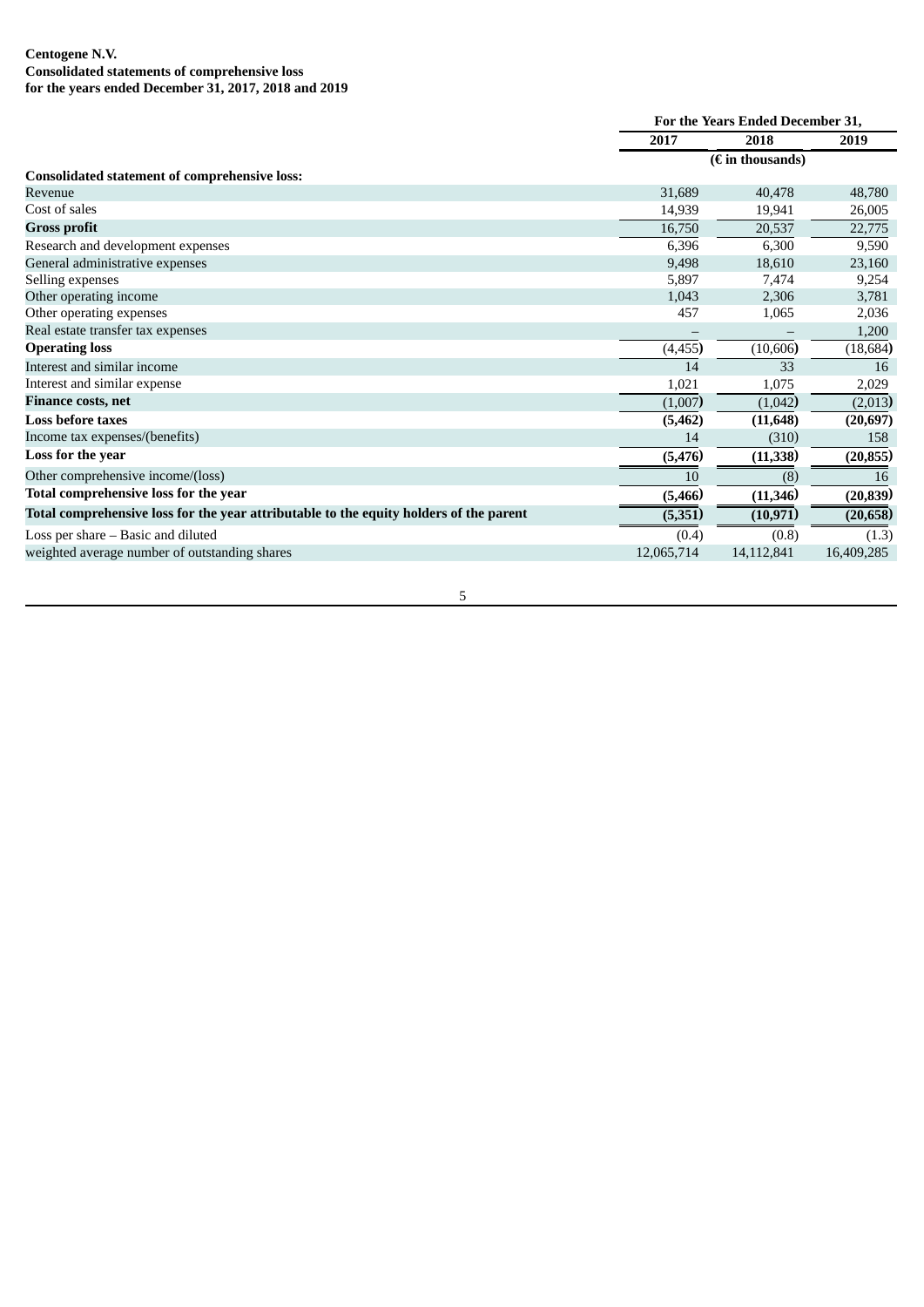|                                                                      | For the Years Ended December 31, |                                  |           |
|----------------------------------------------------------------------|----------------------------------|----------------------------------|-----------|
|                                                                      | 2017                             | 2018                             | 2019      |
|                                                                      | $(E \text{ in thousands})$       |                                  |           |
| <b>Revenue by Segment</b>                                            |                                  |                                  |           |
| Pharmaceutical                                                       | 13,931                           | 17,307                           | 21,522    |
| Diagnostics                                                          | 17,758                           | 23,171                           | 27,258    |
| <b>Total Revenue</b>                                                 | 31,689                           | 40,478                           | 48,780    |
|                                                                      |                                  |                                  |           |
|                                                                      |                                  | For the Years Ended December 31, |           |
|                                                                      | 2017                             | 2018                             | 2019      |
|                                                                      | $(E$ in thousands)               |                                  |           |
| <b>Segment Adjusted EBITDA</b>                                       |                                  |                                  |           |
| Pharmaceutical                                                       | 10,870                           | 13,641                           | 14,956    |
| Diagnostics                                                          | 2,552                            | 2,285                            | 2,306     |
| <b>Total segment Adjusted EBITDA</b>                                 | 13,422                           | 15,926                           | 17,262    |
|                                                                      |                                  |                                  |           |
| Reconciliation of segment Adjusted EBITDA to Group loss for the year | For the Years Ended December 31, |                                  |           |
|                                                                      | 2017                             | 2018                             | 2019      |
|                                                                      | $(\epsilon$ in thousands)        |                                  |           |
| Reported Segment Adjusted EBITDA                                     | 13,422                           | 15,926                           | 17,262    |
| Corporate expenses                                                   | (13,746)                         | (15, 836)                        | (22, 949) |
|                                                                      | (324)                            | 90                               | (5,687)   |
| Share-based payment expenses                                         | (894)                            | (5,521)                          | (6, 418)  |
| Depreciation and amortization                                        | (3,237)                          | (5, 175)                         | (6,579)   |
| <b>Operating loss</b>                                                | (4, 455)                         | (10,606)                         | (18, 684) |
| Finance costs, net                                                   | (1,007)                          | (1,042)                          | (2,013)   |
| Income taxes benefits                                                | (14)                             | 310                              | (158)     |
| <b>Loss for the period</b>                                           | (5, 476)                         | (11, 338)                        | (20, 855) |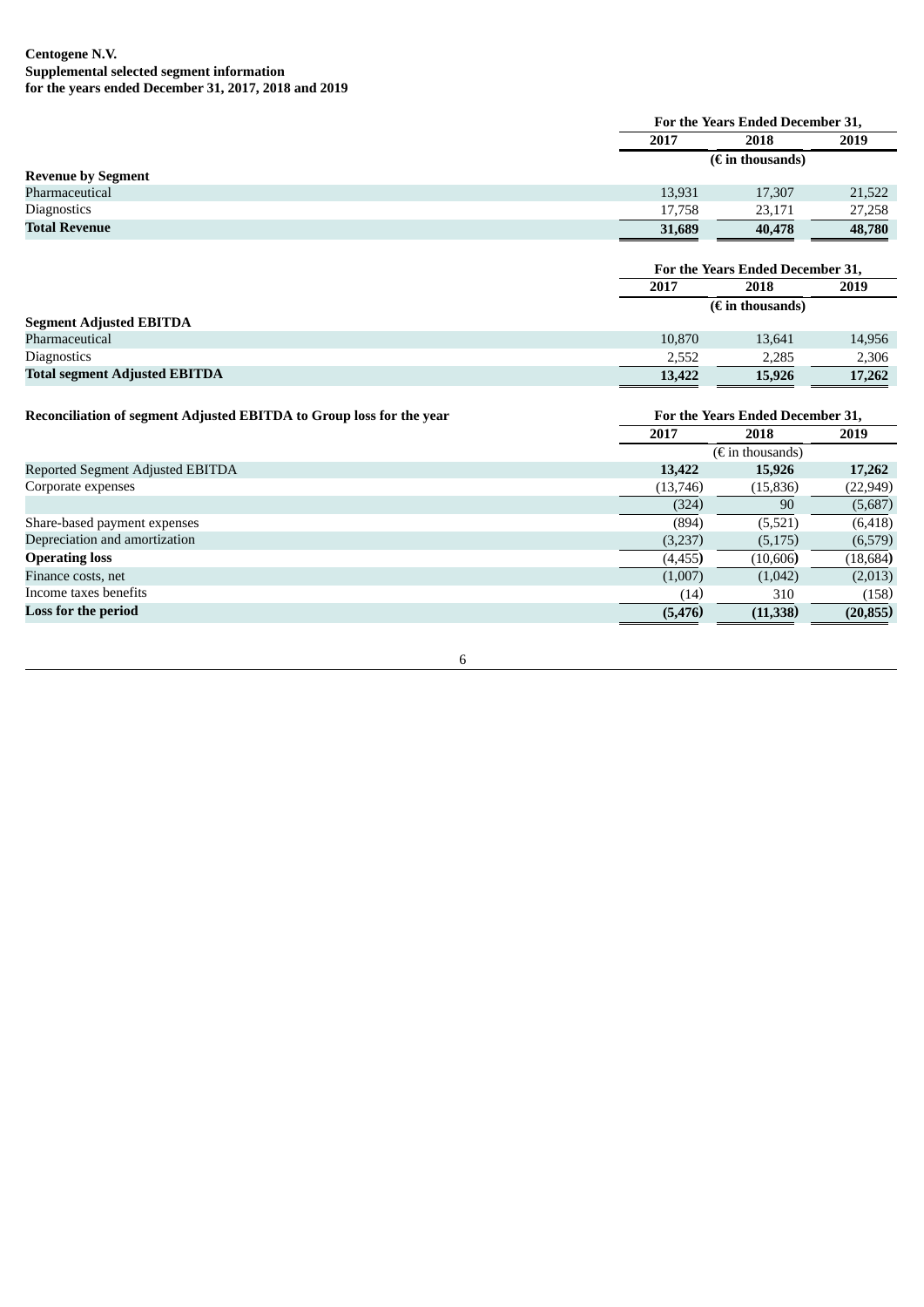## **C e n t o g e n e N .V. Consolidated statements of financial position** As at December 31, 2018 and 2019

| <b>Assets</b>                        | Dec 31, 2018 | Dec 31, 2019                         |
|--------------------------------------|--------------|--------------------------------------|
|                                      |              | (unaudited, $\epsilon$ in thousands) |
| <b>Non-current assets</b>            |              |                                      |
| Intangible assets                    | 8,795        | 14,145                               |
| Property, plant and equipment        | 39,115       | 8,376                                |
| Right-of-use assets                  |              | 24,932                               |
| Other assets                         |              | 1,948                                |
|                                      | 47,910       | 49,401                               |
| <b>Current assets</b>                |              |                                      |
| Inventories                          | 1,346        | 1,809                                |
| Trade receivables                    | 10,901       | 16,593                               |
| Other assets                         | 7,295        | 8,612                                |
| Cash and cash equivalents            | 9,222        | 41,095                               |
|                                      | 28,764       | 68,109                               |
|                                      | 76,674       | 117,510                              |
|                                      |              |                                      |
| <b>Equity and liabilities</b>        | Dec 31, 2018 | Dec 31, 2019                         |
| <b>Equity</b>                        |              |                                      |
| Issued capital                       | 1,903        | 2,383                                |
| Capital reserve                      | 45,342       | 98,099                               |
| Retained earnings and other reserves | (19, 964)    | (40, 622)                            |
| Non-controlling interests            | (757)        | (938)                                |
|                                      | 26,524       | 58,922                               |
| <b>Non-current liabilities</b>       |              |                                      |
| Non-current loans                    | 12,915       | 1,578                                |
| Lease liabilities                    | 1,712        | 18,069                               |
| Other liabilities                    | 11,240       | 9,941                                |
|                                      | 25,867       | 29,588                               |
| <b>Current liabilities</b>           |              |                                      |
| Investment subsidies                 | 794          | 1,348                                |
| Current loans                        | 3,702        | 3,688                                |
| Lease liabilities                    | 1,350        | 3,635                                |
| Liabilities from income taxes        | 10           |                                      |
| Trade payables                       | 5,429        | 8,554                                |
| Other liabilities                    | 12,998       | 11,775                               |
|                                      | 24,283       | 29,000                               |
|                                      | 76,674       | 117,510                              |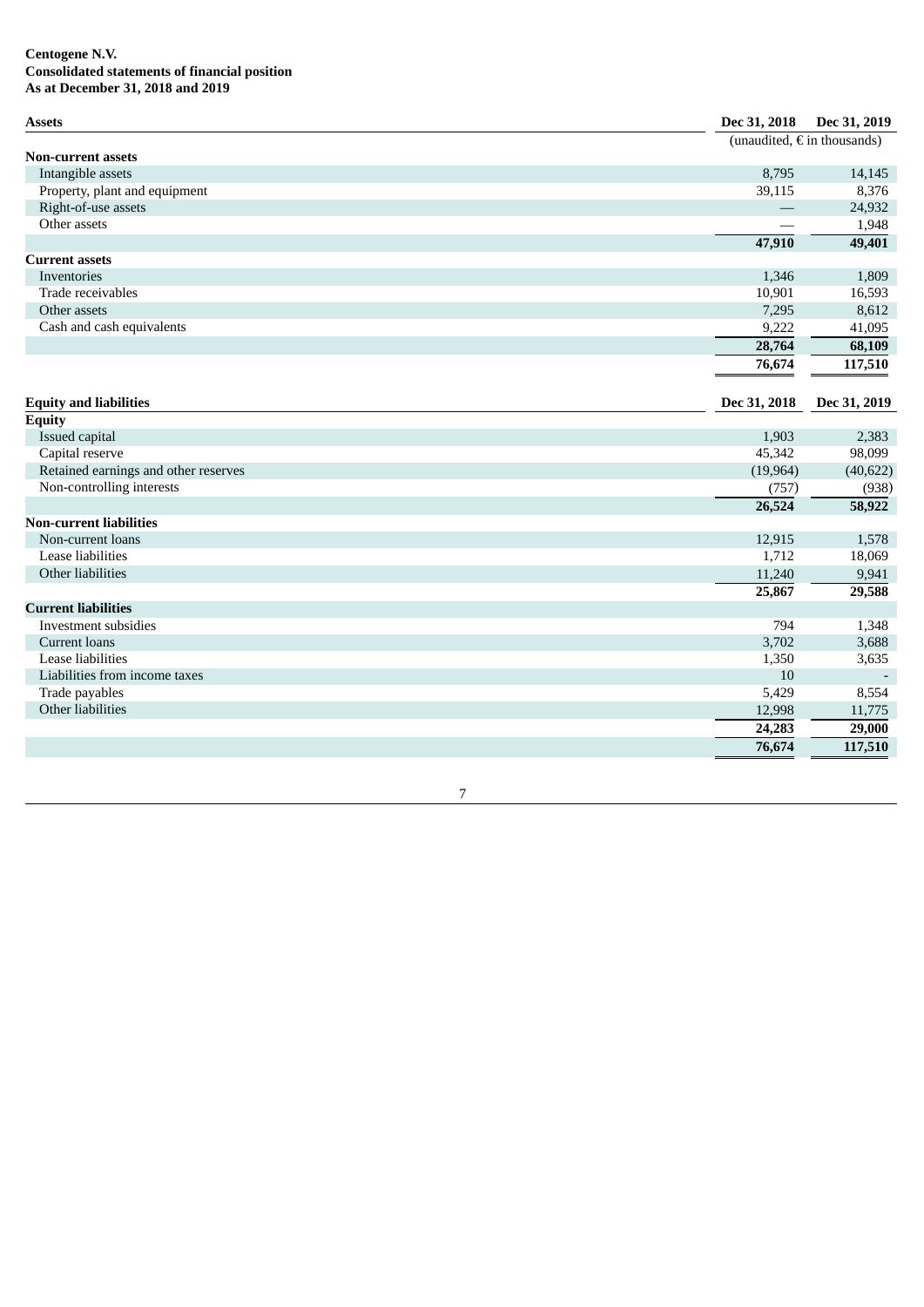## **Centogene N.V. Consolidated statements of cashflow for the years ended December 31, 2017, 2018 and 2019**

|                                                                  |           | For the Years Ended December 31,                 |               |  |
|------------------------------------------------------------------|-----------|--------------------------------------------------|---------------|--|
|                                                                  | 2017      | 2018                                             | 2019          |  |
|                                                                  |           | $\overline{(\textbf{\textit{f}})}$ in thousands) |               |  |
| Loss before taxes                                                | (5,462)   | (11, 648)                                        | (20, 697)     |  |
| Amortization and depreciation                                    | 3,237     | 5,175                                            | 6,579         |  |
| Interest income                                                  | (14)      | (33)                                             | (16)          |  |
| Interest expense                                                 | 1,021     | 1,075                                            | 2,029         |  |
| Gain on the disposal of property, plant and equipment            | (60)      |                                                  | (532)         |  |
| Share-based payment expenses                                     | 894       | 5,521                                            | 6,418         |  |
| Real estate transfer tax expenses                                |           |                                                  | 1,200         |  |
| Other non-cash items                                             | (32)      | (966)                                            | (1,856)       |  |
| Changes in operating assets and liabilities:                     |           |                                                  |               |  |
| Inventories                                                      | (412)     | (567)                                            | (463)         |  |
| Trade receivables                                                | (2,430)   | (3,909)                                          | (5,692)       |  |
| Other assets                                                     | 314       | (919)                                            | (1, 169)      |  |
| Trade payables                                                   | (728)     | 140                                              | 3,125         |  |
| Other liabilities                                                | (664)     | 1,554                                            | 3,299         |  |
| <b>Cash flow used in operating activities</b>                    | (4,336)   | (4,577)                                          | (7, 775)      |  |
| Cash paid for investments in intangible assets                   | (2, 471)  | (3,059)                                          | (7,280)       |  |
| Cash paid for investments in property, plant and equipment       | (15, 564) | (8,710)                                          | (296)         |  |
| Grant received for investment in property, plant and equipment   | 6,802     | 3,042                                            | 793           |  |
| Grant refunded related to disposed property, plant and equipment |           |                                                  | (358)         |  |
| Cash received from disposal of property, plant and equipment     | 65        |                                                  | 21,300        |  |
| Interest received                                                | 14        | 33                                               | 16            |  |
| Cash flow (used in)/generated from investing activities          | (11, 154) | (8,694)                                          | 14,175        |  |
|                                                                  |           |                                                  |               |  |
| Cash received from equity contributions, net                     | 19,034    | 20,073                                           | 41,899<br>721 |  |
| Cash received from loans                                         | 9,990     | 3,631                                            |               |  |
| Cash repayment of loans                                          | (8,749)   | (2,851)                                          | (12,072)      |  |
| Cash repayments of lease liabilities                             | (1,580)   | (442)                                            | (3,046)       |  |
| Interest paid                                                    | (1,013)   | (1,075)                                          | (2,029)       |  |
| Cash flow generated from/(used) in financing activities          | 17,682    | 19,336                                           | (25, 473)     |  |
| Changes in cash and cash equivalents                             | 2,192     | 6,065                                            | 31,873        |  |
| Cash and cash equivalents at the beginning of the period         | 965       | 3,157                                            | 9,222         |  |
| Cash and cash equivalents at the end of the period               | 3,157     | 9,222                                            | 41,095        |  |
|                                                                  |           |                                                  |               |  |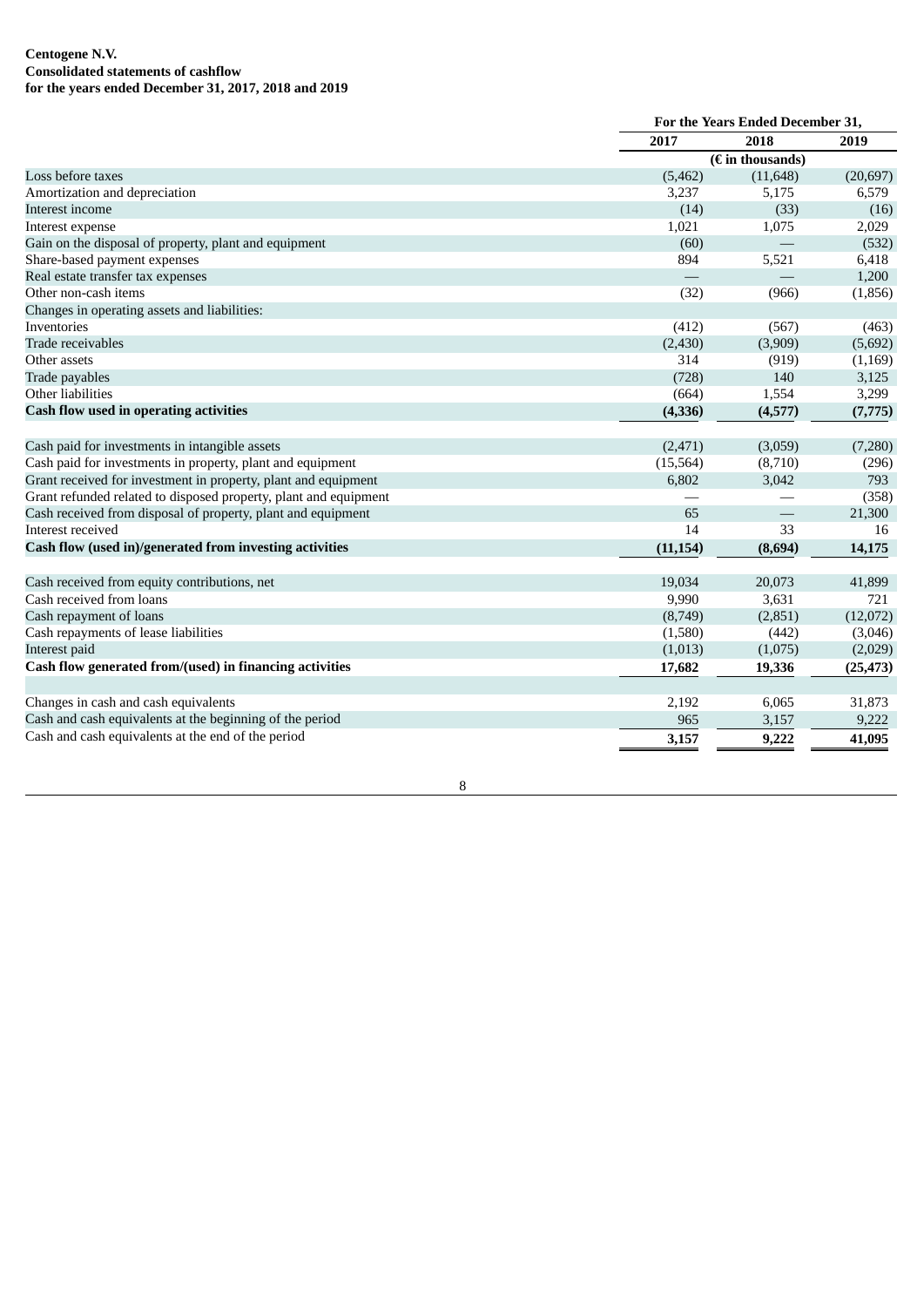## **Call Instructions**

Centogene will host a conference call to discuss its full year 2019 results on Thursday, April 23, 2020 at 8 a.m. Eastern Time. The call on April 23, 2020 can be accessed by dialing U.S. toll free +1 877 870 9135or U.K. +44 (0) 800 279 6619 up to 10 minutes prior to the start of the call and providing the conference ID 8195254.

A presentation and webcast of the conference call can be accessed on the Investor Relations page of our website at http://investors.centogene.com.

#### **About Centogene**

CENTOGENE engages in diagnosis and research around rare diseases transforming real-world clinical and genetic data into actionable information for patients, physicians, and pharmaceutical companies. Our goal is to bring rationality to treatment decisions and to accelerate the development of new orphan drugs by using our extensive rare disease knowledge, including epidemiological and clinical data and innovative biomarkers. CENTOGENE has developed a global proprietary rare disease platform based on our real-world data repository with approximately 2.1 billion weighted data points from approximately 500,000 patients representing over 120 different countries as of December 31, 2019, or an average of approximately 600 data points per patient.

The Company's platform includes epidemiologic, phenotypic and genetic data that reflects a global population, and also a biobank of these patients' blood samples. CENTOGENE believes this represents the only platform that comprehensively analyzes multi-level data to improve the understanding of rare hereditary diseases, which can aid in the identification of patients and improve our pharmaceutical partners' ability to bring orphan drugs to the market. As of December 31, 2019, the Company collaborated with over 35 pharmaceutical partners for over 45 different rare diseases.

#### **Important Notice and Disclaimer**

This press release contains statements that constitute "forward looking statements" as that term is defined in the United States Private Securities Litigation Reform Act of 1995, including statements that express the Company's opinions, expectations, beliefs, plans, objectives, assumptions or projections regarding future events or future results, in contrast with statements that reflect historical facts. Examples include discussion of our strategies, financing plans, growth opportunities and market growth. In some cases, you can identify such forward-looking statements by terminology such as "anticipate," "intend," "believe," "estimate," "plan," "seek," "project" or "expect," "may," "will," "would," "could" or "should," the negative of these terms or similar expressions. Forward looking statements are based on management's current beliefs and assumptions and on information currently available to the Company. However, these forward-looking statements are not a guarantee of our performance, and you should not place undue reliance on such statements. Forward-looking statements are subject to many risks, uncertainties and other variable circumstances, such as negative worldwide economic conditions and ongoing instability and volatility in the worldwide financial markets, the effects of the COVID-19 pandemic on our business and results of operations, possible changes in current and proposed legislation, regulations and governmental policies, pressures from increasing competition and consolidation in our industry, the expense and uncertainty of regulatory approval, including from the U.S. Food and Drug Administration, our reliance on third parties and collaboration partners, including our ability to manage growth and enter into new client relationships, our dependency on the rare disease industry, our ability to manage international expansion, our reliance on key personnel, our reliance on intellectual property